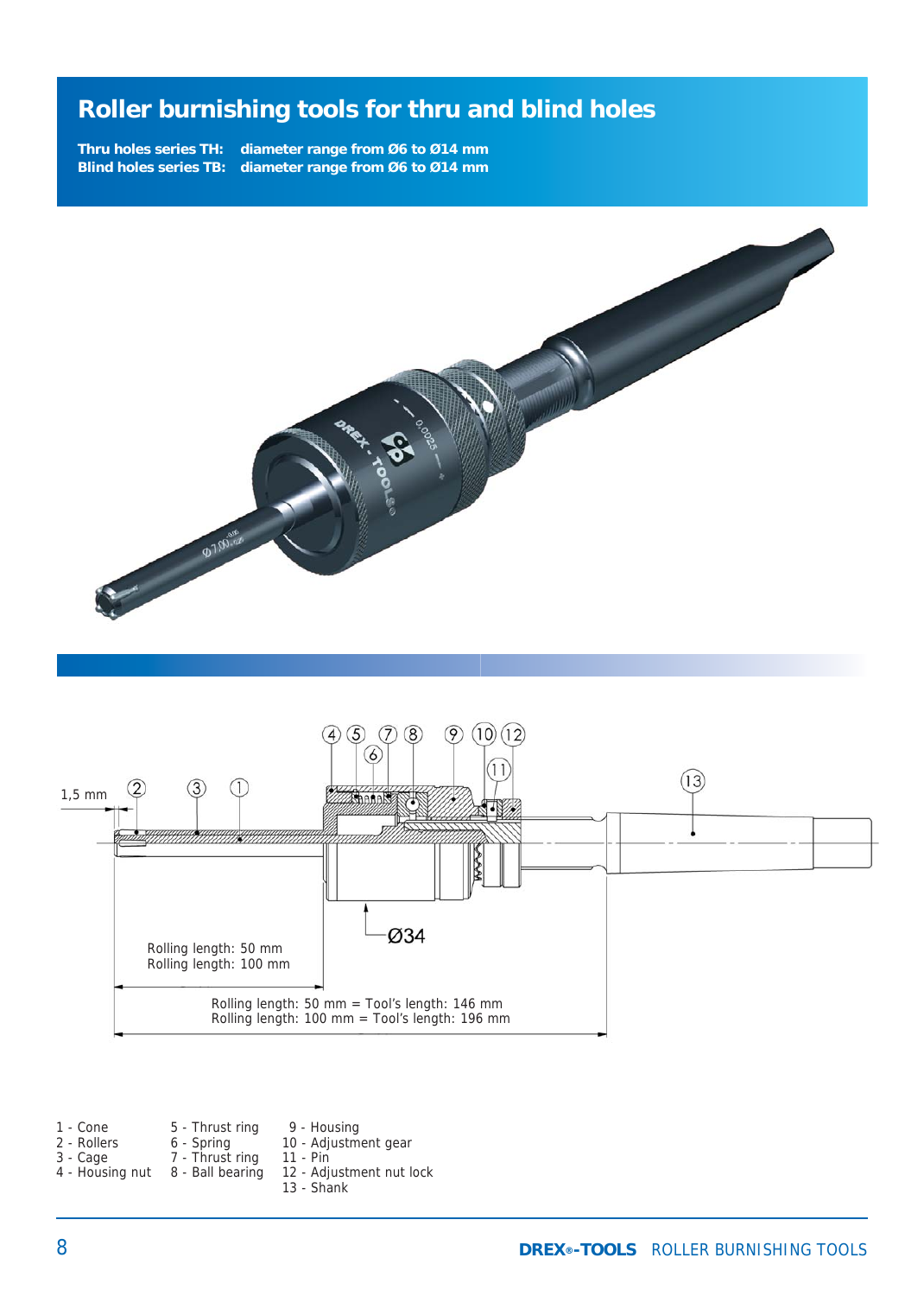#### Thru holes series TH rolling length 50 mm self-feeding

|                  |                         | J.<br>- - -    |                 |                          | ◡              |                |                |          |                  |
|------------------|-------------------------|----------------|-----------------|--------------------------|----------------|----------------|----------------|----------|------------------|
| Hole $\emptyset$ | Type of the tool        | Adjustment     | <b>Shank</b>    | Rollers Type Rollers No. |                | Cone           | Cage           | Sleeve   | Tool body        |
| 6.0              | TH-006.00-1-50-MMK2/S20 | $-0.05/+0.20$  |                 | 500100                   | 3              | TM-006.00-1-50 | TG-006.00-1-50 | $- - -$  |                  |
| 7,0              | TH-007.00-1-50-MK2/S20  | $-0.05/+0.20$  |                 | 500100                   | 3              | TM-007.00-1-50 | TG-007.00-1-50 | $- - -$  |                  |
| 8,0              | TH-008.00-1-50-MK2/S20  | $-0.05/+0.20$  | MK <sub>2</sub> | 500100                   | $\overline{4}$ | TM-008.00-1-50 | TG-008.00-1-50 | $- - -$  | <b>TX1.1 MK2</b> |
| 9.0              | TH-009.00-1-50-MK2/S20  | $-0.10/ +0.40$ |                 | 500108                   | $\overline{4}$ | TM-009.00-1-50 | TG-009.00-1-50 | $\cdots$ | TX1.1 S20        |
| 10.0             | TH-010.00-1-50-MK2/S20  | $-0.10/ +0.40$ | S <sub>20</sub> | 500108                   | $\overline{4}$ | TM-010.00-1-50 | TG-010.00-1-50 | $---$    |                  |
| 11.0             | TH-011.00-1-50-MK2/S20  | $-0.10/ +0.40$ | Ø20x50          | 500108                   | $\overline{4}$ | TM-011.00-1-50 | TG-011.00-1-50 | $- - -$  |                  |
| 12.0             | TH-012.00-1-50-MK2/S20  | $-0.10/ +0.40$ |                 | 500102                   | $\overline{4}$ | TM-012.00-1-50 | TG-012.00-1-50 | $- - -$  |                  |
| 13.0             | TH-013.00-1-50-MK2/S20  | $-0.10/ +0.40$ |                 | 500102                   | $\overline{4}$ | TM-013.00-1-50 | TG-013.00-1-50 | $\cdots$ |                  |
| 14.0             | TH-014.00-1-50-MK2/S20  | $-0.10/ +0.40$ |                 | 500102                   | $\overline{4}$ | TM-014.00-1-50 | TG-014.00-1-50 | $\cdots$ |                  |

### Blind holes series TB rolling length 50 mm

| Hole $\varnothing$ | Type of the tool       | Adjustment    | <b>Shank</b>    | Rollers Type | Rollers No.    | Cone           | Cage           | Sleeve  | Tool body |
|--------------------|------------------------|---------------|-----------------|--------------|----------------|----------------|----------------|---------|-----------|
| 6,0                | TB-006.00-3-50-MK2/S20 | $-0.05/+0.20$ |                 | 500308       | 3              | TM-006.00-3-50 | TG-006.00-3-50 | $- - -$ |           |
| 7,0                | TB-007.00-3-50-MK2/S20 | $-0.05/+0.20$ |                 | 500308       | 3              | TM-007.00-3-50 | TG-007.00-3-50 | $---$   |           |
| 8,0                | TB-008.00-3-50-MK2/S20 | $-0.05/+0.20$ | MK <sub>2</sub> | 500308       | $\overline{4}$ | TM-008.00-3-50 | TG-008.00-3-50 | $- - -$ | TX1.1 MK2 |
| 9,0                | TB-009.00-3-50-MK2/S20 | $-0.05/+0.40$ |                 | 500300       | $\overline{4}$ | TM-009.00-3-50 | TG-009.00-3-50 | $---$   | TX1.1 S20 |
| 10.0               | TB-010.00-3-50-MK2/S20 | $-0.05/+0.40$ | S <sub>20</sub> | 500300       | $\overline{4}$ | TM-010.00-3-50 | TG-010.00-3-50 | $---$   |           |
| 11.0               | TB-011.00-3-50-MK2/S20 | $-0.05/+0.40$ | Ø20x50          | 500300       | $\overline{4}$ | TM-011.00-3-50 | TG-011.00-3-50 | $-- -$  |           |
| 12,0               | TB-012.00-3-50-MK2/S20 | $-0.05/+0.40$ |                 | 500301       | $\overline{4}$ | TM-012.00-3-50 | TG-012.00-3-50 | $-- -$  |           |
| 13.0               | TB-013.00-3-50-MK2/S20 | $-0.05/+0.40$ |                 | 500301       | $\overline{4}$ | TM-013.00-3-50 | TG-013.00-3-50 | $-- -$  |           |
| 14.0               | TB-014.00-3-50-MK2/S20 | $-0.05/+0.40$ |                 | 500301       | $\overline{4}$ | TM-014.00-3-50 | TG-014.00-3-50 | $- - -$ |           |

### Thru holes series TH rolling length 100 mm self-feeding

| Hole $\emptyset$ | Type of the tool        | Adjustment    | <b>Shank</b>    | Rollers Type Rollers No. |                | Cone                            | Cage                            | Sleeve   | Tool body        |
|------------------|-------------------------|---------------|-----------------|--------------------------|----------------|---------------------------------|---------------------------------|----------|------------------|
| 6.0              | TH-006.00-1-100-MK2/S20 | $-0.05/+0.20$ |                 | 500100                   | 3              | TM-006.00-1-100                 | TG-006.00-1-100                 | $- - -$  |                  |
| 7.0              | TH-007.00-1-100-MK2/S20 | $-0.05/+0.20$ |                 | 500100                   | 3              | TM-007.00-1-100                 | TG-007.00-1-100                 | $- - -$  |                  |
| 8.0              | TH-008.00-1-100-MK2/S20 | $-0.05/+0.20$ | MK <sub>2</sub> | 500100                   | 4              | TM-008.00-1-100                 | TG-008.00-1-100                 | $---$    | <b>TX1.1 MK2</b> |
| 9.0              | TH-009.00-1-100-MK2/S20 | $-0,10/+0,40$ |                 | 500108                   | $\overline{4}$ |                                 | TM-009.00-1-100 TG-009.00-1-100 | $\cdots$ | TX1.1 S20        |
| 10.0             | TH-010.00-1-100-MK2/S20 | $-0.10/+0.40$ | S <sub>20</sub> | 500108                   | 4              | TM-010.00-1-100                 | TG-010.00-1-100                 | $- - -$  |                  |
| 11.0             | TH-011.00-1-100-MK2/S20 | $-0,10/+0,40$ | Ø20x50          | 500108                   | 4              | TM-011.00-1-100 TG-011.00-1-100 |                                 | $---$    |                  |
| 12.0             | TH-012.00-1-100-MK2/S20 | $-0,10/+0,40$ |                 | 500102                   | 4              |                                 | TM-012.00-1-100 TG-012.00-1-100 | $---$    |                  |
| 13.0             | TH-013.00-1-100-MK2/S20 | $-0.10/+0.40$ |                 | 500102                   | 4              |                                 | TM-013.00-1-100 TG-013.00-1-100 | $- - -$  |                  |
| 14.0             | TH-014.00-1-100-MK2/S20 | $-0.10/+0.40$ |                 | 500102                   | 4              | TM-014.00-1-100 TG-014.00-1-100 |                                 | $---$    |                  |

### Blind holes series TB rolling length 100 mm

| Hole $\emptyset$ | Type of the tool        | Adjustment    | <b>Shank</b>    | Rollers Type Rollers No. |                | Cone            | Cage            | Sleeve  | Tool body |
|------------------|-------------------------|---------------|-----------------|--------------------------|----------------|-----------------|-----------------|---------|-----------|
| 6.0              | TB-006.00-3-100-MK2/S20 | $-0.05/+0.20$ |                 | 500308                   | 3              | TM-006.00-3-100 | TG-006.00-3-100 | ---     |           |
| 7,0              | TB-007.00-3-100-MK2/S20 | $-0.05/+0.20$ |                 | 500308                   | 3              | TM-007.00-3-100 | TG-007.00-3-100 | $- - -$ |           |
| 8.0              | TB-008.00-3-100-MK2/S20 | $-0.05/+0.20$ | MK <sub>2</sub> | 500308                   | $\overline{4}$ | TM-008.00-3-100 | TG-008.00-3-100 | $---$   | TX1.1 MK2 |
| 9.0              | TB-009.00-3-100-MK2/S20 | $-0.05/+0.40$ |                 | 500300                   | $\overline{4}$ | TM-009.00-3-100 | TG-009.00-3-100 | $---$   | TX1.1 S20 |
| 10.0             | TB-010.00-3-100-MK2/S20 | $-0.05/+0.40$ | S <sub>20</sub> | 500300                   | $\overline{4}$ | TM-010.00-3-100 | TG-010.00-3-100 | $---$   |           |
| 11.0             | TB-011.00-3-100-MK2/S20 | $-0.05/+0.40$ | Ø20x50          | 500300                   | $\overline{4}$ | TM-011.00-3-100 | TG-011.00-3-100 | $ -$    |           |
| 12.0             | TB-012.00-3-100-MK2/S20 | $-0.05/+0.40$ |                 | 500301                   | 4              | TM-012.00-3-100 | TG-012.00-3-100 | ---     |           |
| 13.0             | TB-013.00-3-100-MK2/S20 | $-0.05/+0.40$ |                 | 500301                   | $\overline{4}$ | TM-013.00-3-100 | TG-013.00-3-100 | $---$   |           |
| 14.0             | TB-014.00-3-100-MK2/S20 | $-0.05/+0.40$ |                 | 500301                   | $\overline{4}$ | TM-014.00-3-100 | TG-014.00-3-100 | $- - -$ |           |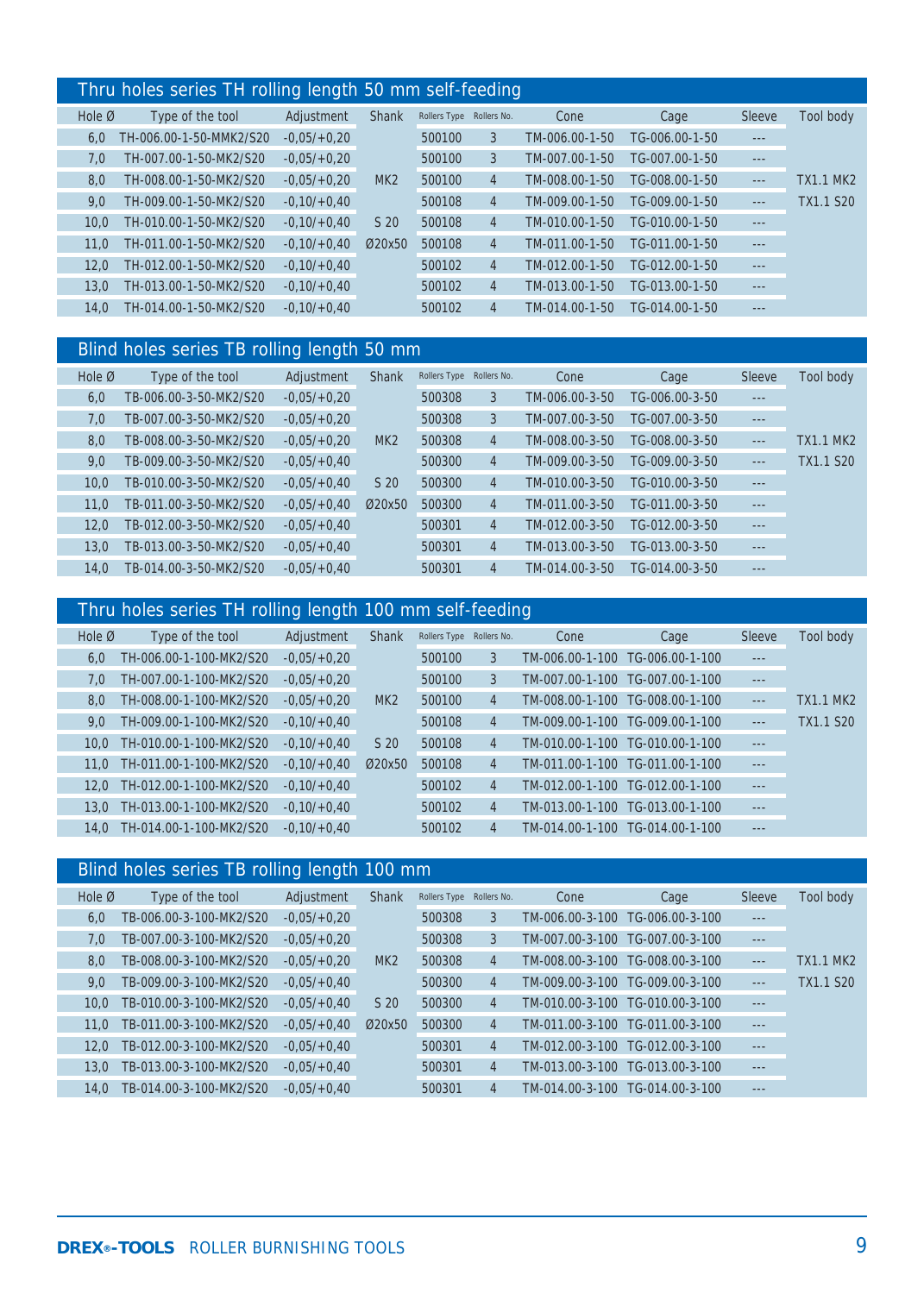**Thru holes series TH: diameter range from Ø15 to Ø21 mm Blind holes series TB: diameter range from Ø15 to Ø21 mm**





1 - Cone 2 - Rollers 3 - Cage 4 - Housing nut 8 - Ball bearing 5 - Thrust ring 6 - Spring 7 - Thrust ring 9 - Housing 10 - Adjustment gear 11 - Pin 12 - Adjustment nut lock 13 - Shank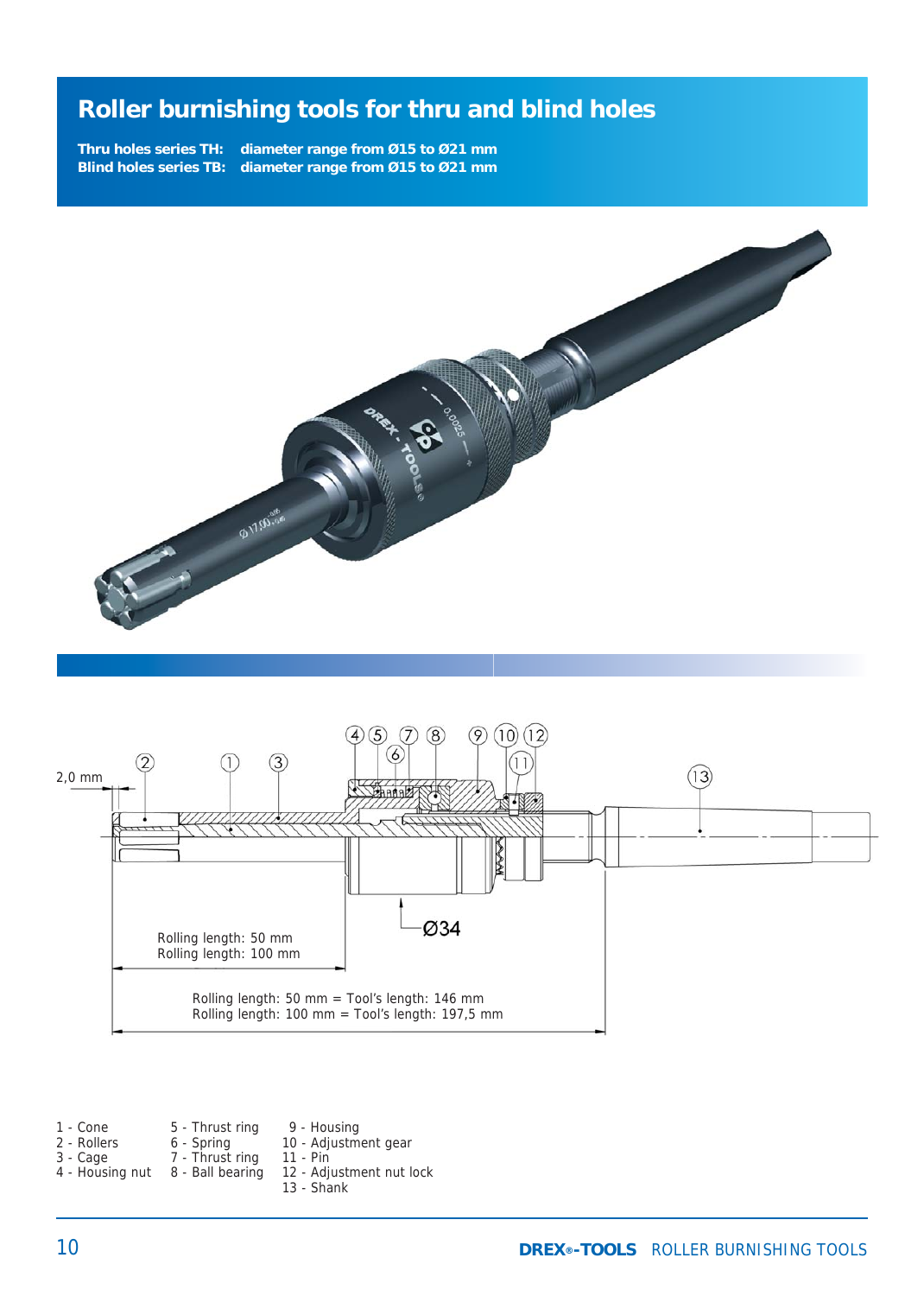#### Thru holes series TH rolling length 50 mm self-feeding

| Hole $\emptyset$ | Type of the tool       | Adjustment    | <b>Shank</b>    | Rollers Type Rollers No. |   | Cone        | Cage           | Sleeve  | Tool body    |
|------------------|------------------------|---------------|-----------------|--------------------------|---|-------------|----------------|---------|--------------|
| 15.0             | TH-015.00-1-50-MK2/S20 | $-0,10/+0,90$ |                 | 500111                   | 5 | TM-015.00-1 | TG-015.00-1-50 | $- - -$ |              |
| 16.0             | TH-016.00-1-50-MK2/S20 | $-0.10/+0.90$ | MK <sub>2</sub> | 500111                   | 5 | TM-016.00-1 | TG-016.00-1-50 | $- - -$ |              |
| 17.0             | TH-017.00-1-50-MK2/S20 | $-0.10/+0.90$ |                 | 500111                   | 5 | TM-017.00-1 | TG-017.00-1-50 | $---$   | TX1.2-50-MK2 |
| 18.0             | TH-018.00-1-50-MK2/S20 | $-0.10/+0.90$ | S 20            | 500111                   | 5 | TM-018.00-1 | TG-018.00-1-50 | $---$   | TX1.2-50-S20 |
| 19.0             | TH-019.00-1-50-MK2/S20 | $-0.10/+0.90$ | Ø20x50          | 500112                   | 5 | TM-019.00-1 | TG-019.00-1-50 | $- - -$ |              |
| 20.0             | TH-020.00-1-50-MK2/S20 | $-0.10/+0.90$ |                 | 500112                   | 5 | TM-020.00-1 | TG-020.00-1-50 | $- - -$ |              |
| 21.0             | TH-021.00-1-50-MK2/S20 | $-0.10/+0.90$ |                 | 500112                   | 5 | TM-021.00-1 | TG-021.00-1-50 | $- - -$ |              |
|                  |                        |               |                 |                          |   |             |                |         |              |

### Blind holes series TB rolling length 50 mm

| Hole $\varnothing$ | Type of the tool       | Adjustment    | <b>Shank</b>    | Rollers Type Rollers No. |   | Cone        | Cage           | Sleeve        | Tool body    |
|--------------------|------------------------|---------------|-----------------|--------------------------|---|-------------|----------------|---------------|--------------|
| 15.0               | TB-015.00-3-50-MK2/S20 | $-0.05/+0.40$ |                 | 500310                   | 5 | TM-015.00-3 | TG-015.00-3-50 | $- - -$       |              |
| 16.0               | TB-016.00-3-50-MK2/S20 | $-0.05/+0.40$ | MK <sub>2</sub> | 500310                   | 5 | TM-016.00-3 | TG-016.00-3-50 | $- - -$       |              |
| 17.0               | TB-017.00-3-50-MK2/S20 | $-0.05/+0.40$ |                 | 500310                   | 5 | TM-017.00-3 | TG-017.00-3-50 | $- - -$       | TX1.2-50-MK2 |
| 18.0               | TB-018.00-3-50-MK2/S20 | $-0.05/+0.40$ | S <sub>20</sub> | 500310                   | 5 | TM-018.00-3 | TG-018.00-3-50 | $\frac{1}{2}$ | TX1.2-50-S20 |
| 19.0               | TB-019.00-3-50-MK2/S20 | $-0.05/+0.40$ | Ø20x50          | 500311                   | 5 | TM-019.00-3 | TG-019.00-3-50 | $- - -$       |              |
| 20.0               | TB-020.00-3-50-MK2/S20 | $-0.05/+0.40$ |                 | 500311                   | 5 | TM-020.00-3 | TG-020.00-3-50 | $- - -$       |              |
| 21.0               | TB-021.00-3-50-MK2/S20 | $-0.05/+0.40$ |                 | 500311                   | 5 | TM-021.00-3 | TG-021.00-3-50 | $- - -$       |              |

# Thru holes series TH rolling length 100 mm self-feeding

| Hole $\varnothing$ | Type of the tool        | Adjustment    | <b>Shank</b>    | Rollers Type Rollers No. |    | Cone        | Cage            | Sleeve  | Tool body     |
|--------------------|-------------------------|---------------|-----------------|--------------------------|----|-------------|-----------------|---------|---------------|
| 15.0               | TH-015.00-1-100-MK2/S20 | $-0,10/+0,90$ |                 | 500111                   | 5  | TM-015.00-1 | TG-015.00-1-100 | $- - -$ |               |
| $16.0^{\circ}$     | TH-016.00-1-100-MK2/S20 | $-0.10/+0.90$ | MK <sub>2</sub> | 500111                   | 5. | TM-016.00-1 | TG-016.00-1-100 | $- - -$ |               |
| 17.0               | TH-017.00-1-100-MK2/S20 | $-0.10/+0.90$ |                 | 500111                   | 5. | TM-017.00-1 | TG-017.00-1-100 | $- - -$ | TX1.2-100-MK2 |
| 18.0               | TH-018.00-1-100-MK2/S20 | $-0.10/+0.90$ | S <sub>20</sub> | 500111                   | 5  | TM-018.00-1 | TG-018.00-1-100 | $---$   | TX1.2-100-S20 |
| 19.0               | TH-019.00-1-100-MK2/S20 | $-0,10/+0,90$ | Ø20x50          | 500112                   | 5  | TM-019.00-1 | TG-019.00-1-100 | $- - -$ |               |
| 20.0               | TH-020.00-1-100-MK2/S20 | $-0.10/+0.90$ |                 | 500112                   | 5  | TM-020.00-1 | TG-020.00-1-100 | $- - -$ |               |
| 21.0               | TH-021.00-1-100-MK2/S20 | $-0.10/+0.90$ |                 | 500112                   | 5  | TM-021.00-1 | TG-021.00-1-100 | $- - -$ |               |

### Blind holes series TB rolling length 100 mm

| Hole $\varnothing$ | Type of the tool        | Adjustment    | Shank           | Rollers Type Rollers No. |   | Cone        | Cage                        | Sleeve  | Tool body     |
|--------------------|-------------------------|---------------|-----------------|--------------------------|---|-------------|-----------------------------|---------|---------------|
| 15.0               | TB-015.00-3-100-MK2/S20 | $-0.05/+0.40$ |                 | 500310                   | 5 |             | TM-015.00-3 TG-015.00-3-100 | $- - -$ |               |
| 16.0               | TB-016.00-3-100-MK2/S20 | $-0.05/+0.40$ | MK2             | 500310                   | 5 | TM-016.00-3 | TG-016.00-3-100             | $- - -$ |               |
| 17.0               | TB-017.00-3-100-MK2/S20 | $-0.05/+0.40$ |                 | 500310                   | 5 |             | TM-017.00-3 TG-017.00-3-100 | $---$   | TX1.2-100-MK2 |
| 18.0               | TB-018.00-3-100-MK2/S20 | $-0.05/+0.40$ | S <sub>20</sub> | 500310                   | 5 | TM-018.00-3 | TG-018.00-3-100             | $---$   | TX1.2-100-S20 |
| 19.0               | TB-019.00-3-100-MK2/S20 | $-0.05/+0.40$ | Ø20x50          | 500311                   | 5 | TM-019.00-3 | TG-019.00-3-100             | $- - -$ |               |
| 20.0               | TB-020.00-3-100-MK2/S20 | $-0.05/+0.40$ |                 | 500311                   | 5 | TM-020.00-3 | TG-020.00-3-100             | $- - -$ |               |
| 21.0               | TB-021.00-3-100-MK2/S20 | $-0.05/+0.40$ |                 | 500311                   | 5 | TM-021.00-3 | TG-021.00-3-100             | $- - -$ |               |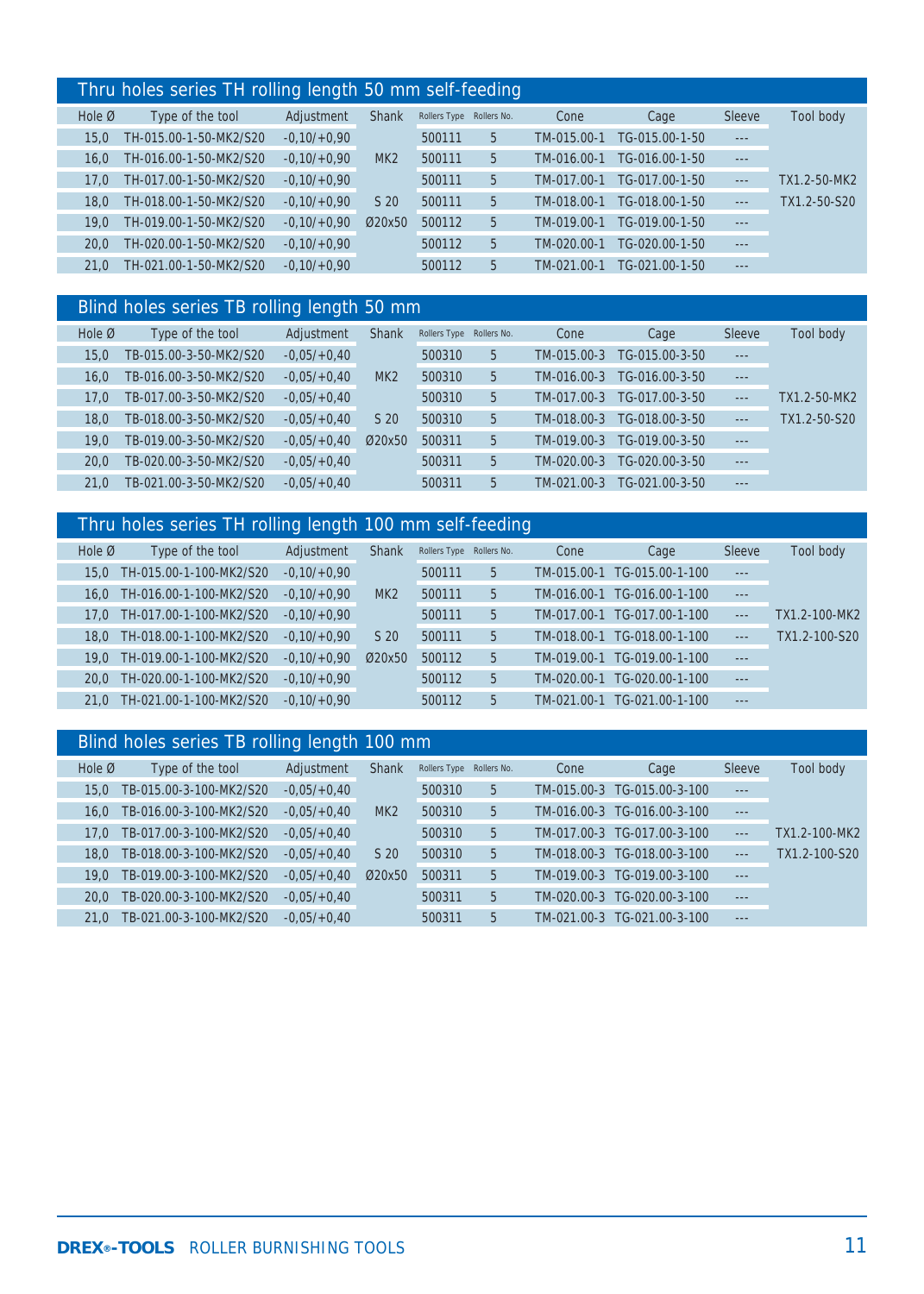**Thru holes series TH: diameter range from Ø22 to Ø31 mm Blind holes series TB: diameter range from Ø22 to Ø31 mm**





1 - Cone 2 - Rollers 3 - Cage 4 - Housing nut 5 - Thrust ring 6 - Spring 7 - Thrust ring 8 - Ball bearing 9 - Housing 10 - Adjustment gear 15 - Sleeve 11 - Pin 12 - Adjustment nut lock 13 - Shank 14 - Screw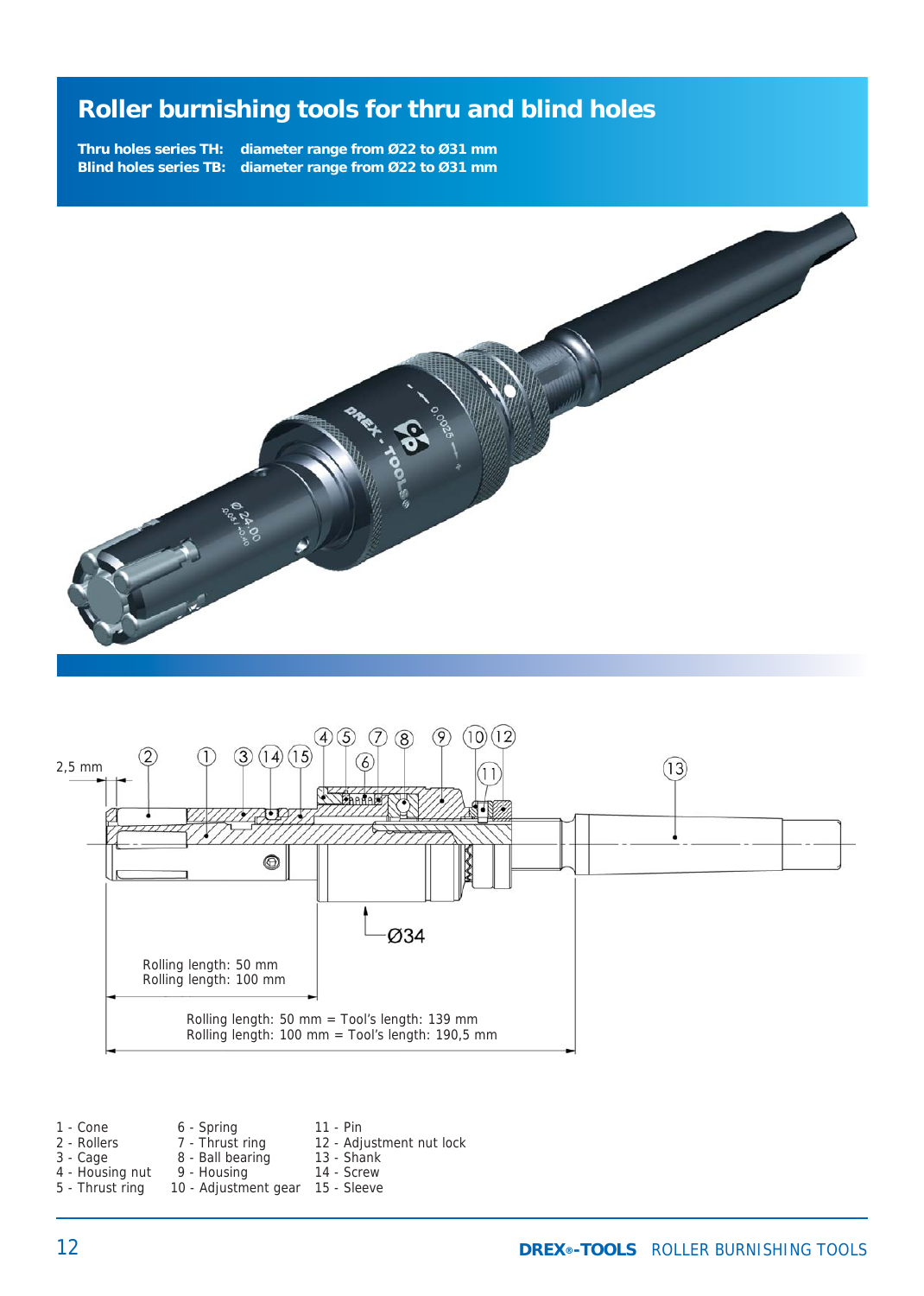#### Thru holes series TH rolling length 50 mm self-feeding

|                    | $1001100$ $111100$ $101100$ $101100$ $11100$ |               |                 |              |             |             |             |                |              |
|--------------------|----------------------------------------------|---------------|-----------------|--------------|-------------|-------------|-------------|----------------|--------------|
| Hole $\varnothing$ | Type of the tool                             | Adjustment    | <b>Shank</b>    | Rollers Type | Rollers No. | Cone        | Cage        | Sleeve         | Tool body    |
| 22,0               | TH-022.00-1-50-MK2/S20                       | $-0,10/+0,90$ |                 | 500112       | 5           | TM-022.00-1 | TG-022.00-1 | <b>TSL3001</b> |              |
| 23,0               | TH-023.00-1-50-MK2/S20                       | $-0,10/+0,90$ |                 | 500112       | 5           | TM-023.00-1 | TG-023.00-1 | <b>TSL3001</b> |              |
| 24,0               | TH-024.00-1-50-MK2/S20                       | $-0.10/+0.90$ | MK <sub>2</sub> | 500112       | 5           | TM-024.00-1 | TG-024.00-1 | <b>TSL3001</b> |              |
| 25,0               | TH-025.00-1-50-MK2/S20                       | $-0.10/+0.90$ |                 | 500113       | 5           | TM-025.00-1 | TG-025.00-1 | <b>TSL3007</b> | TX1.2-50-MK2 |
| 26,0               | TH-026.00-1-50-MK2/S20                       | $-0.10/+0.90$ | S <sub>20</sub> | 500113       | 5           | TM-026.00-1 | TG-026.00-1 | <b>TSL3007</b> | TX1.2-50-S20 |
| 27,0               | TH-027.00-1-50-MK2/S20                       | $-0.10/+0.90$ | Ø20x50          | 500113       | 5           | TM-027.00-1 | TG-027.00-1 | <b>TSL3007</b> |              |
| 28,0               | TH-028.00-1-50-MK2/S20                       | $-0,10/+0,90$ |                 | 500109       | 5           | TM-028.00-1 | TG-028.00-1 | <b>TSL3007</b> |              |
| 29,0               | TH-029.00-1-50-MK2/S20                       | $-0.10/+0.90$ |                 | 500109       | 5           | TM-029.00-1 | TG-029.00-1 | <b>TSL3007</b> |              |
| 30,0               | TH-030.00-1-50-MK2/S20                       | $-0.10/+0.90$ |                 | 500109       | 5           | TM-030.00-1 | TG-030.00-1 | <b>TSL3007</b> |              |
| 31,0               | TH-031.00-1-50-MK2/S20                       | $-0,10/+0,90$ |                 | 500109       | 5           | TM-031.00-1 | TG-031.00-1 | <b>TSL3007</b> |              |
|                    |                                              |               |                 |              |             |             |             |                |              |

### Blind holes series TB rolling length 50 mm

| Hole Ø | Type of the tool       | Adjustment    | <b>Shank</b>    | Rollers Type | Rollers No. | Cone        | Cage        | Sleeve         | Tool body    |
|--------|------------------------|---------------|-----------------|--------------|-------------|-------------|-------------|----------------|--------------|
| 22,0   | TB-022.00-3-50-MK2/S20 | $-0.05/+0.40$ |                 | 500311       | 5           | TM-022.00-3 | TG-022.00-3 | <b>TSL3001</b> |              |
| 23,0   | TB-023.00-3-50-MK2/S20 | $-0.05/+0.40$ |                 | 500311       | 5           | TM-023.00-3 | TG-023.00-3 | <b>TSL3001</b> |              |
| 24,0   | TB-024.00-3-50-MK2/S20 | $-0.05/+0.40$ | MK <sub>2</sub> | 500311       | 5           | TM-024.00-3 | TG-024.00-3 | <b>TSL3001</b> |              |
| 25,0   | TB-025.00-3-50-MK2/S20 | $-0.05/+0.40$ |                 | 500312       | 5           | TM-025.00-3 | TG-025.00-3 | <b>TSL3007</b> | TX1.2-50-MK2 |
| 26,0   | TB-026.00-3-50-MK2/S20 | $-0.05/+0.40$ | S <sub>20</sub> | 500312       | 5           | TM-026.00-3 | TG-026.00-3 | <b>TSL3007</b> | TX1.2-50-S20 |
| 27.0   | TB-027.00-3-50-MK2/S20 | $-0.05/+0.40$ | Ø20x50          | 500312       | 5           | TM-027.00-3 | TG-027.00-3 | <b>TSL3007</b> |              |
| 28.0   | TB-028.00-3-50-MK2/S20 | $-0.05/+0.40$ |                 | 500307       | 5           | TM-028.00-3 | TG-028.00-3 | <b>TSL3007</b> |              |
| 29.0   | TB-029.00-3-50-MK2/S20 | $-0.05/+0.40$ |                 | 500307       | 5           | TM-029.00-3 | TG-029.00-3 | <b>TSL3007</b> |              |
| 30,0   | TB-030.00-3-50-MK2/S20 | $-0.05/+0.40$ |                 | 500307       | 5           | TM-030.00-3 | TG-030.00-3 | <b>TSL3007</b> |              |
| 31.0   | TB-031.00-3-50-MK2/S20 | $-0.05/+0.40$ |                 | 500307       | 5           | TM-031.00-3 | TG-031.00-3 | <b>TSL3007</b> |              |

### Thru holes series TH rolling length 100 mm self-feeding

| Hole $\emptyset$ | Type of the tool        | Adjustment    | <b>Shank</b>    | Rollers Type | Rollers No. | Cone        | Cage        | Sleeve         | Tool body     |
|------------------|-------------------------|---------------|-----------------|--------------|-------------|-------------|-------------|----------------|---------------|
| 22.0             | TH-022.00-1-100-MK2/S20 | $-0.10/+0.90$ |                 | 500112       | 5           | TM-022.00-1 | TG-022.00-1 | <b>TSL3002</b> |               |
| 23.0             | TH-023.00-1-100-MK2/S20 | $-0.10/+0.90$ |                 | 500112       | 5           | TM-023.00-1 | TG-023.00-1 | <b>TSL3002</b> |               |
| 24.0             | TH-024.00-1-100-MK2/S20 | $-0.10/+0.90$ | MK <sub>2</sub> | 500112       | 5           | TM-024.00-1 | TG-024.00-1 | <b>TSL3002</b> |               |
| 25.0             | TH-025.00-1-100-MK2/S20 | $-0,10/+0,90$ |                 | 500113       | 5           | TM-025.00-1 | TG-025.00-1 | <b>TSL3008</b> | TX1.2-100-MK2 |
| 26.0             | TH-026.00-1-100-MK2/S20 | $-0.10/+0.90$ | S <sub>20</sub> | 500113       | 5           | TM-026.00-1 | TG-026.00-1 | <b>TSL3008</b> | TX1.2-100-S20 |
| 27.0             | TH-027.00-1-100-MK2/S20 | $-0.10/+0.90$ | Ø20x50          | 500113       | 5           | TM-027.00-1 | TG-027.00-1 | <b>TSL3008</b> |               |
| 28.0             | TH-028.00-1-100-MK2/S20 | $-0.10/+0.90$ |                 | 500109       | 5           | TM-028.00-1 | TG-028.00-1 | <b>TSL3008</b> |               |
| 29.0             | TH-029.00-1-100-MK2/S20 | $-0.10/+0.90$ |                 | 500109       | 5           | TM-029.00-1 | TG-029.00-1 | <b>TSL3008</b> |               |
| 30.0             | TH-030.00-1-100-MK2/S20 | $-0.10/+0.90$ |                 | 500109       | 5           | TM-030.00-1 | TG-030.00-1 | <b>TSL3008</b> |               |
| 31.0             | TH-031.00-1-100-MK2/S20 | $-0.10/+0.90$ |                 | 500109       | 5           | TM-031.00-1 | TG-031.00-1 | <b>TSL3008</b> |               |

# Blind holes series TB rolling length 100 mm

| Hole Ø | Type of the tool        | Adjustment    | <b>Shank</b>    | Rollers Type | Rollers No. | Cone        | Cage          | Sleeve         | Tool body     |
|--------|-------------------------|---------------|-----------------|--------------|-------------|-------------|---------------|----------------|---------------|
| 22.0   | TB-022.00-3-100-MK2/S20 | $-0.05/+0.40$ |                 | 500311       | 5           | TM-022.00-3 | TG-022.00-3   | <b>TSL3002</b> |               |
| 23.0   | TB-023.00-3-100-MK2/S20 | $-0.05/+0.40$ |                 | 500311       | 5           | TM-023.00-3 | TG-023.00-3   | <b>TSL3002</b> |               |
| 24.0   | TB-024.00-3-100-MK2/S20 | $-0.05/+0.40$ | MK <sub>2</sub> | 500311       | 5           | TM-024.00-3 | $TG-024.00-3$ | <b>TSL3002</b> |               |
| 25.0   | TB-025.00-3-100-MK2/S20 | $-0.05/+0.40$ |                 | 500312       | 5           | TM-025.00-3 | TG-025.00-3   | <b>TSL3008</b> | TX1.2-100-MK2 |
| 26.0   | TB-026.00-3-100-MK2/S20 | $-0.05/+0.40$ | S <sub>20</sub> | 500312       | 5           | TM-026.00-3 | TG-026.00-3   | <b>TSL3008</b> | TX1.2-100-S20 |
| 27.0   | TB-027.00-3-100-MK2/S20 | $-0.05/+0.40$ | Ø20x50          | 500312       | 5           | TM-027.00-3 | TG-027.00-3   | <b>TSL3008</b> |               |
| 28.0   | TB-028.00-3-100-MK2/S20 | $-0.05/+0.40$ |                 | 500307       | 5           | TM-028.00-3 | TG-028.00-3   | <b>TSL3008</b> |               |
| 29.0   | TB-029.00-3-100-MK2/S20 | $-0.05/+0.40$ |                 | 500307       | 5           | TM-029.00-3 | $TG-029.00-3$ | <b>TSL3008</b> |               |
| 30.0   | TB-030.00-3-100-MK2/S20 | $-0.05/+0.40$ |                 | 500307       | 5           | TM-030.00-3 | TG-030.00-3   | <b>TSL3008</b> |               |
| 31.0   | TB-031.00-3-100-MK2/S20 | $-0.05/+0.40$ |                 | 500307       | 5           | TM-031.00-3 | TG-031.00-3   | <b>TSL3008</b> |               |
|        |                         |               |                 |              |             |             |               |                |               |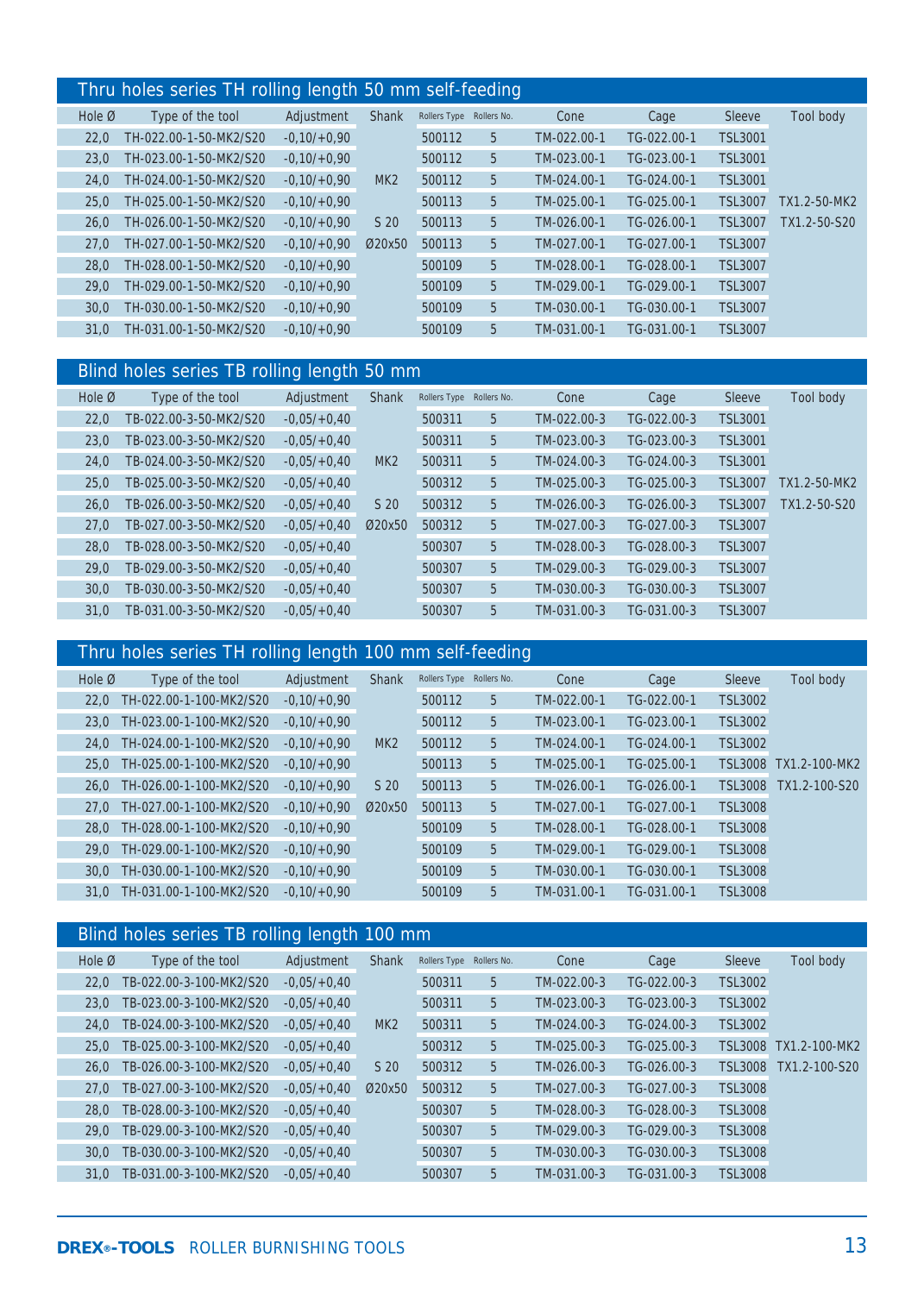**Thru holes series TH: diameter range from Ø32 to Ø34 mm Blind holes series TB: diameter range from Ø32 to Ø34 mm**





| 1 - Cone        | 5 - Thrust ring  | 9 - Housing              | 13 - Shank        |
|-----------------|------------------|--------------------------|-------------------|
| 2 - Rollers     | 6 - Spring       | 10 - Adjustment gear     | 14 - Screw        |
| 3 - Cage        | 7 - Thrust ring  | 11 - Pin                 | 15 - Sleeve       |
| 4 - Housing nut | 8 - Ball bearing | 12 - Adjustment nut lock | 16 - Locking ring |
|                 |                  |                          |                   |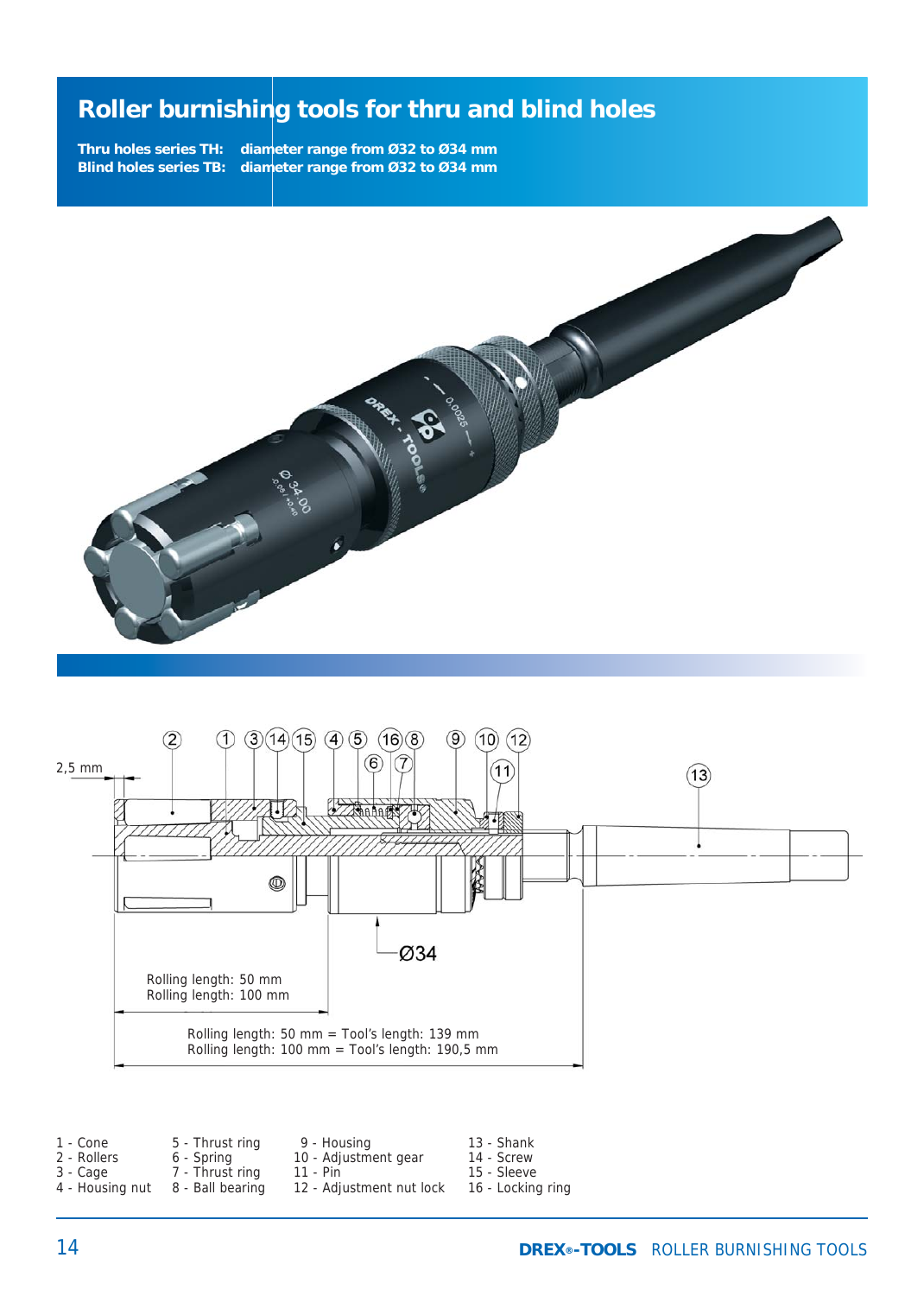|                    | Thru holes series TH rolling length 50 mm self-feeding |               |                 |                          |    |             |             |         |              |  |  |
|--------------------|--------------------------------------------------------|---------------|-----------------|--------------------------|----|-------------|-------------|---------|--------------|--|--|
| Hole $\varnothing$ | Type of the tool                                       | Adjustment    | <b>Shank</b>    | Rollers Type Rollers No. |    | Cone        | Cage        | Sleeve  | Tool body    |  |  |
| 32.0               | TH-032.00-1-50-MK2/S20                                 | $-0.10/+0.90$ | MK <sub>2</sub> | 500109                   | 5. | TM-032.00-1 | TG-032.00-1 | TSL3013 | TX1.3-50-MK2 |  |  |
| 33.0               | TH-033.00-1-50-MK2/S20                                 | $-0.10/+0.90$ | S 20            | 500109                   | 5  | TM-033.00-1 | TG-033.00-1 | TSL3013 | TX1.3-50-S20 |  |  |
| 34.0               | TH-034.00-1-50-MK2/S20                                 | $-0.10/+0.90$ | Ø20x50          | 500109                   | 5  | TM-034.00-1 | TG-034.00-1 | TSL3013 |              |  |  |

|                    | Blind holes series TB rolling length 50 mm |               |                 |                          |   |             |             |                |              |  |  |
|--------------------|--------------------------------------------|---------------|-----------------|--------------------------|---|-------------|-------------|----------------|--------------|--|--|
| Hole $\varnothing$ | Type of the tool                           | Adjustment    | <b>Shank</b>    | Rollers Type Rollers No. |   | Cone        | Cage        | Sleeve         | Tool body    |  |  |
| 32.0               | TB-032.00-3-50-MK2/S20                     | $-0.05/+0.40$ | MK <sub>2</sub> | 500307                   | 5 | TM-032.00-3 | TG-032.00-3 | TSL3013        | TX1.3-50-MK2 |  |  |
| 33.0               | TB-033.00-3-50-MK2/S20                     | $-0.05/+0.40$ | S 20            | 500307                   | 5 | TM-033.00-3 | TG-033.00-3 | TSL3013        | TX1.3-50-S20 |  |  |
| 34.0               | TB-034.00-3-50-MK2/S20                     | $-0.05/+0.40$ | Ø20x50          | 500307                   | 5 | TM-034.00-3 | TG-034.00-3 | <b>TSL3013</b> |              |  |  |

|                    | Thru holes series TH rolling length 100 mm self-feeding |               |                 |                          |   |             |             |                |                       |
|--------------------|---------------------------------------------------------|---------------|-----------------|--------------------------|---|-------------|-------------|----------------|-----------------------|
| Hole $\varnothing$ | Type of the tool                                        | Adjustment    | <b>Shank</b>    | Rollers Type Rollers No. |   | Cone        | Cage        | Sleeve         | Tool body             |
| 32.0               | TH-032.00-1-100-MK2/S20                                 | $-0.10/+0.90$ | MK <sub>2</sub> | 500109                   | 5 | TM-032.00-1 | TG-032.00-1 |                | TSL3014 TX1.3-100-MK2 |
| 33.0               | TH-033.00-1-100-MK2/S20                                 | $-0.10/+0.90$ | S <sub>20</sub> | 500109                   | 5 | TM-033.00-1 | TG-033.00-1 | TSI 3014       | TX1.3-100-S20         |
| 34.0               | TH-034.00-1-100-MK2/S20                                 | $-0.10/+0.90$ | Ø20x50          | 500109                   | 5 | TM-034.00-1 | TG-034.00-1 | <b>TSL3014</b> |                       |

| Blind holes series TB rolling length 100 mm |                         |                  |                 |        |   |                          |             |         |               |
|---------------------------------------------|-------------------------|------------------|-----------------|--------|---|--------------------------|-------------|---------|---------------|
|                                             | Type of the tool        | Adjustment       | <b>Shank</b>    |        |   | Cone                     | Cage        | Sleeve  | Tool body     |
| 32.0                                        | TB-032.00-3-100-MK2/S20 | $-0.05/+0.40$    | MK <sub>2</sub> | 00307  | 5 | TM-032.00-3              | TG-032.00-3 |         | TX1.3-100-MK2 |
| 33.0                                        | TB-033.00-3-100-MK2/S20 | $-0.05/ +0.40$   | S <sub>20</sub> | 500307 | 5 | TM-033.00-3              | TG-033.00-3 | TSL3014 | TX1.3-100-S20 |
| 34.0                                        | TB-034.00-3-100-MK2/S20 | $-0.05/ +0.40$   | Ø20x50          | 500307 | 5 | TM-034.00-3              | TG-034.00-3 | TSL3014 |               |
|                                             |                         | Hole $\emptyset$ |                 |        |   | Rollers Type Rollers No. |             |         | TSL3014       |

I I F

I I

I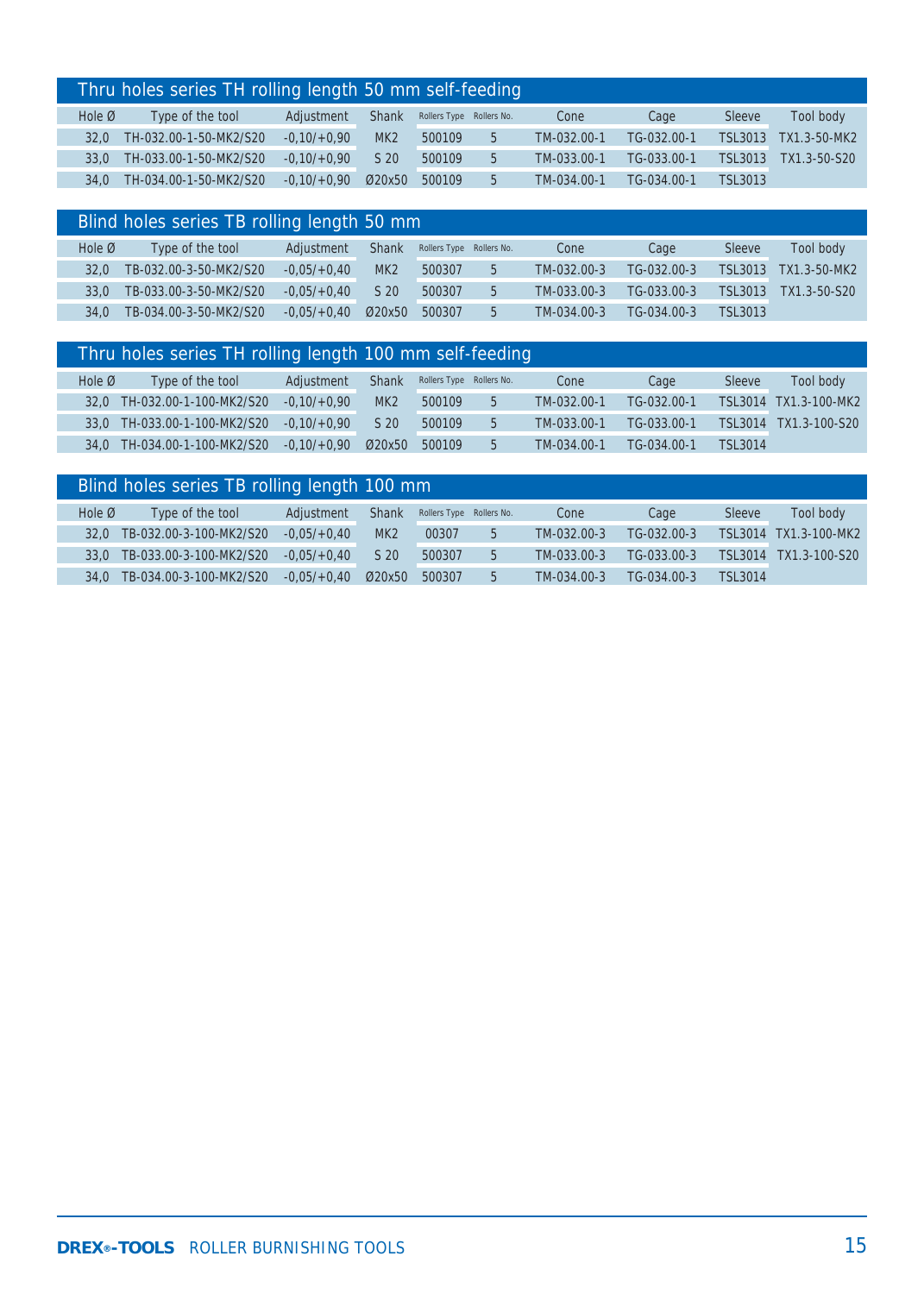**Thru holes series TH: diameter range from Ø35 to Ø49 mm Blind holes series TB: diameter range from Ø35 to Ø49 mm**





| 10 - Adjustment gear<br>2 - Rollers<br>6 - Spring<br>7 - Thrust ring<br>11 - Pin<br>3 - Cage<br>12 - Adjustment nut lock<br>4 - Housing nut<br>8 - Ball bearing | 14 - Screw<br>15 - Sleeve<br>16 - Locking ring |
|-----------------------------------------------------------------------------------------------------------------------------------------------------------------|------------------------------------------------|
|-----------------------------------------------------------------------------------------------------------------------------------------------------------------|------------------------------------------------|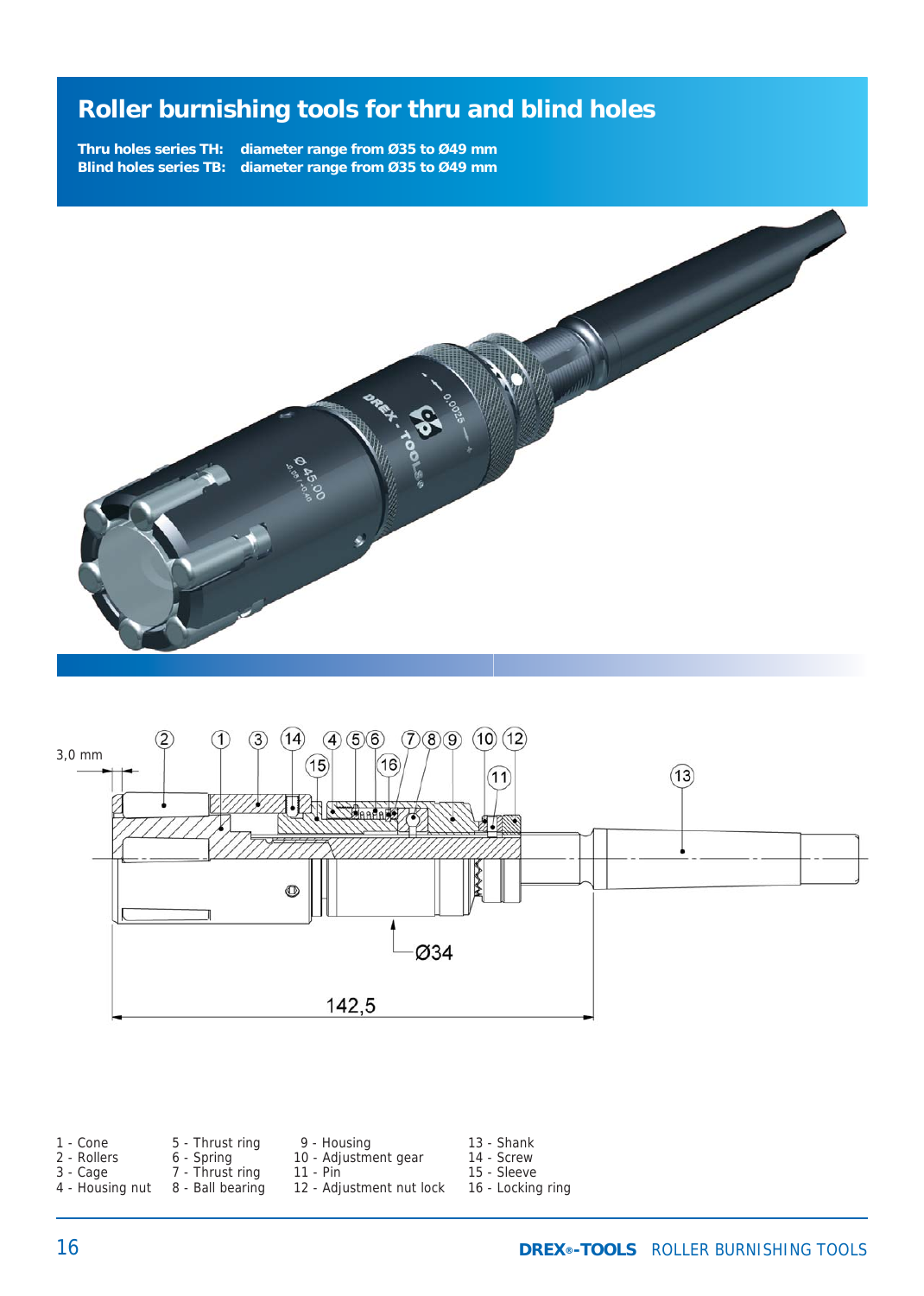#### Thru holes series TH unlimited rolling length self-feeding

|                    |                     |               | -31             | -31          |             | ۰.,         |             |                |                |
|--------------------|---------------------|---------------|-----------------|--------------|-------------|-------------|-------------|----------------|----------------|
| Hole $\varnothing$ | Type of the tool    | Adjustment    | <b>Shank</b>    | Rollers Type | Rollers No. | Cone        | Cage        | <b>Sleeve</b>  | Tool body      |
| 35,0               | TH-035.00-1-MK2/S20 | $-0,10/+0,90$ |                 | 500109       | 6           | TM-035.00-1 | TG-035.00-1 | TSL3019        |                |
| 36,0               | TH-036.00-1-MK2/S20 | $-0,10/+0,90$ |                 | 500109       | 6           | TM-036.00-1 | TG-036.00-1 | <b>TSL3019</b> |                |
| 37,0               | TH-037.00-1-MK2/S20 | $-0.10/+0.90$ |                 | 500109       | 6           | TM-037.00-1 | TG-037.00-1 | <b>TSL3020</b> |                |
| 38,0               | TH-038.00-1-MK2/S20 | $-0.10/+0.90$ |                 | 500109       | 6           | TM-038.00-1 | TG-038.00-1 | <b>TSL3020</b> |                |
| 39,0               | TH-039.00-1-MK2/S20 | $-0,10/+0,90$ |                 | 500109       | 6           | TM-039.00-1 | TG-039.00-1 | <b>TSL3020</b> |                |
| 40,0               | TH-040.00-1-MK2/S20 | $-0.10/+0.90$ | MK <sub>2</sub> | 500109       | 6           | TM-040.00-1 | TG-040.00-1 | <b>TSL3020</b> | $TX1.3-IL-MK2$ |
| 41,0               | TH-041.00-1-MK2/S20 | $-0,10/+0,90$ |                 | 500109       | 6           | TM-041.00-1 | TG-041.00-1 | <b>TSL3021</b> | TX1.3-IL-S20   |
| 42,0               | TH-042.00-1-MK2/S20 | $-0.10/+0.90$ | S 20            | 500109       | 6           | TM-042.00-1 | TG-042.00-1 | <b>TSL3021</b> |                |
| 43,0               | TH-043.00-1-MK2/S20 | $-0,10/+0,90$ | Ø20x50          | 500109       | 6           | TM-043.00-1 | TG-043.00-1 | <b>TSL3021</b> |                |
| 44,0               | TH-044.00-1-MK2/S20 | $-0.10/+0.90$ |                 | 500109       | 6           | TM-044.00-1 | TG-044.00-1 | <b>TSL3021</b> |                |
| 45,0               | TH-045.00-1-MK2/S20 | $-0,10/+0,90$ |                 | 500109       | 6           | TM-045.00-1 | TG-045.00-1 | <b>TSL3021</b> |                |
| 46,0               | TH-046.00-1-MK2/S20 | $-0,10/+0,90$ |                 | 500109       | 6           | TM-046.00-1 | TG-046.00-1 | <b>TSL3022</b> |                |
| 47,0               | TH-047.00-1-MK2/S20 | $-0,10/+0,90$ |                 | 500109       | 6           | TM-047.00-1 | TG-047.00-1 | <b>TSL3022</b> |                |
| 48,0               | TH-048.00-1-MK2/S20 | $-0,10/+0,90$ |                 | 500109       | 6           | TM-048.00-1 | TG-048.00-1 | <b>TSL3022</b> |                |
| 49,0               | TH-049.00-1-MK2/S20 | $-0,10/+0,90$ |                 | 500109       | 6           | TM-049.00-1 | TG-049.00-1 | <b>TSL3022</b> |                |

### Blind holes series TB unlimited rolling length

| Hole Ø | Type of the tool    | Adjustment    | Shank           | Rollers Type | Rollers No. | Cone        | Cage        | <b>Sleeve</b>  | Tool body           |
|--------|---------------------|---------------|-----------------|--------------|-------------|-------------|-------------|----------------|---------------------|
| 35,0   | TB-035.00-3-MK2/S20 | $-0.05/+0.40$ |                 | 500307       | 6           | TM-035.00-3 | TG-035.00-3 | <b>TSL3019</b> |                     |
| 36,0   | TB-036.00-3-MK2/S20 | $-0.05/+0.40$ |                 | 500307       | 6           | TM-036.00-3 | TG-036.00-3 | <b>TSL3019</b> |                     |
| 37,0   | TB-037.00-3-MK2/S20 | $-0.05/+0.40$ |                 | 500307       | 6           | TM-037.00-3 | TG-037.00-3 | <b>TSL3020</b> |                     |
| 38,0   | TB-038.00-3-MK2/S20 | $-0.05/+0.40$ |                 | 500307       | 6           | TM-038.00-3 | TG-038.00-3 | <b>TSL3020</b> |                     |
| 39,0   | TB-039.00-3-MK2/S20 | $-0.05/+0.40$ |                 | 500307       | 6           | TM-039.00-3 | TG-039.00-3 | <b>TSL3020</b> |                     |
| 40,0   | TB-040.00-3-MK2/S20 | $-0.05/+0.40$ | MK <sub>2</sub> | 500307       | 6           | TM-040.00-3 | TG-040.00-3 | <b>TSL3020</b> | <b>TX1.3-IL-MK2</b> |
| 41,0   | TB-041.00-3-MK2/S20 | $-0.05/+0.40$ |                 | 500307       | 6           | TM-041.00-3 | TG-041.00-3 | <b>TSL3021</b> | TX1.3-IL-S20        |
| 42,0   | TB-042.00-3-MK2/S20 | $-0.05/+0.40$ | S <sub>20</sub> | 500307       | 6           | TM-042.00-3 | TG-042.00-3 | <b>TSL3021</b> |                     |
| 43,0   | TB-043.00-3-MK2/S20 | $-0.05/+0.40$ | Ø20x50          | 500307       | 6           | TM-043.00-3 | TG-043.00-3 | <b>TSL3021</b> |                     |
| 44,0   | TB-044.00-3-MK2/S20 | $-0.05/+0.40$ |                 | 500307       | 6           | TM-044.00-3 | TG-044.00-3 | <b>TSL3021</b> |                     |
| 45,0   | TB-045.00-3-MK2/S20 | $-0.05/+0.40$ |                 | 500307       | 6           | TM-045.00-3 | TG-045.00-3 | <b>TSL3021</b> |                     |
| 46,0   | TB-046.00-3-MK2/S20 | $-0.05/+0.40$ |                 | 500307       | 6           | TM-046.00-3 | TG-046.00-3 | <b>TSL3022</b> |                     |
| 47,0   | TB-047.00-3-MK2/S20 | $-0,05/+0,40$ |                 | 500307       | 6           | TM-047.00-3 | TG-047.00-3 | <b>TSL3022</b> |                     |
| 48,0   | TB-048.00-3-MK2/S20 | $-0.05/+0.40$ |                 | 500307       | 6           | TM-048.00-3 | TG-048.00-3 | <b>TSL3022</b> |                     |
| 49,0   | TB-049.00-3-MK2/S20 | $-0.05/+0.40$ |                 | 500307       | 6           | TM-049.00-3 | TG-049.00-3 | <b>TSL3022</b> |                     |
|        |                     |               |                 |              |             |             |             |                |                     |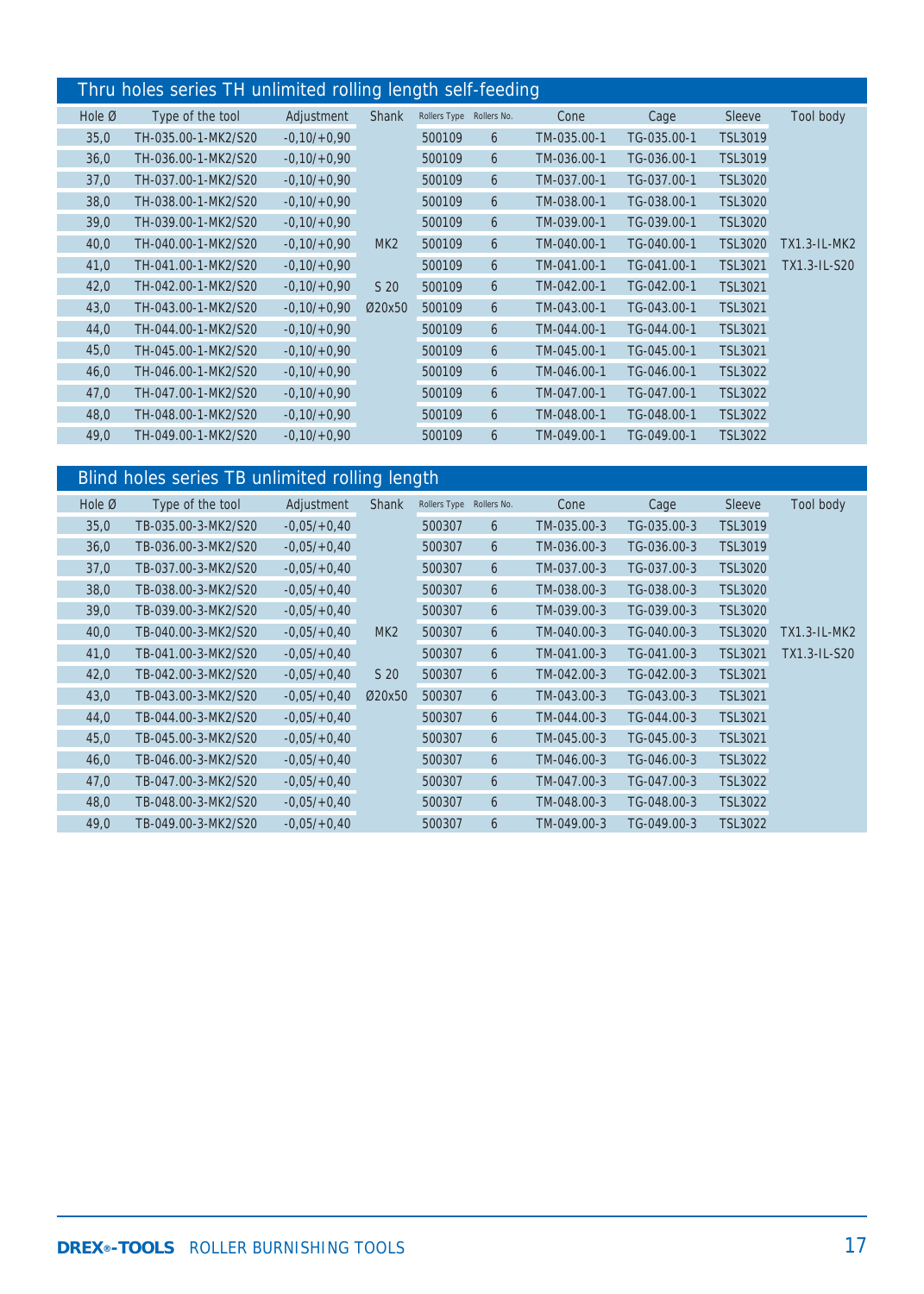**Thru holes series TH: diameter range from Ø50 to Ø80 mm Blind holes series TB: diameter range from Ø50 to Ø80 mm**





| 1 - Cone        | 5 - Thrust ring | 9 - Housing                               | 13 - Shank        | 17 - Conical ring |
|-----------------|-----------------|-------------------------------------------|-------------------|-------------------|
| 2 - Rollers     | 6 - Spring      | 10 - Adjustment gear                      | 14 - Screw        | 18 - Screw        |
| 3 - Cage        | 7 - Thrust rina | - 11 - Pin                                | 15 - Sleeve       | 19 - Wedge        |
| 4 - Housing nut |                 | 8 - Ball bearing 12 - Adjustment nut lock | 16 - Locking ring |                   |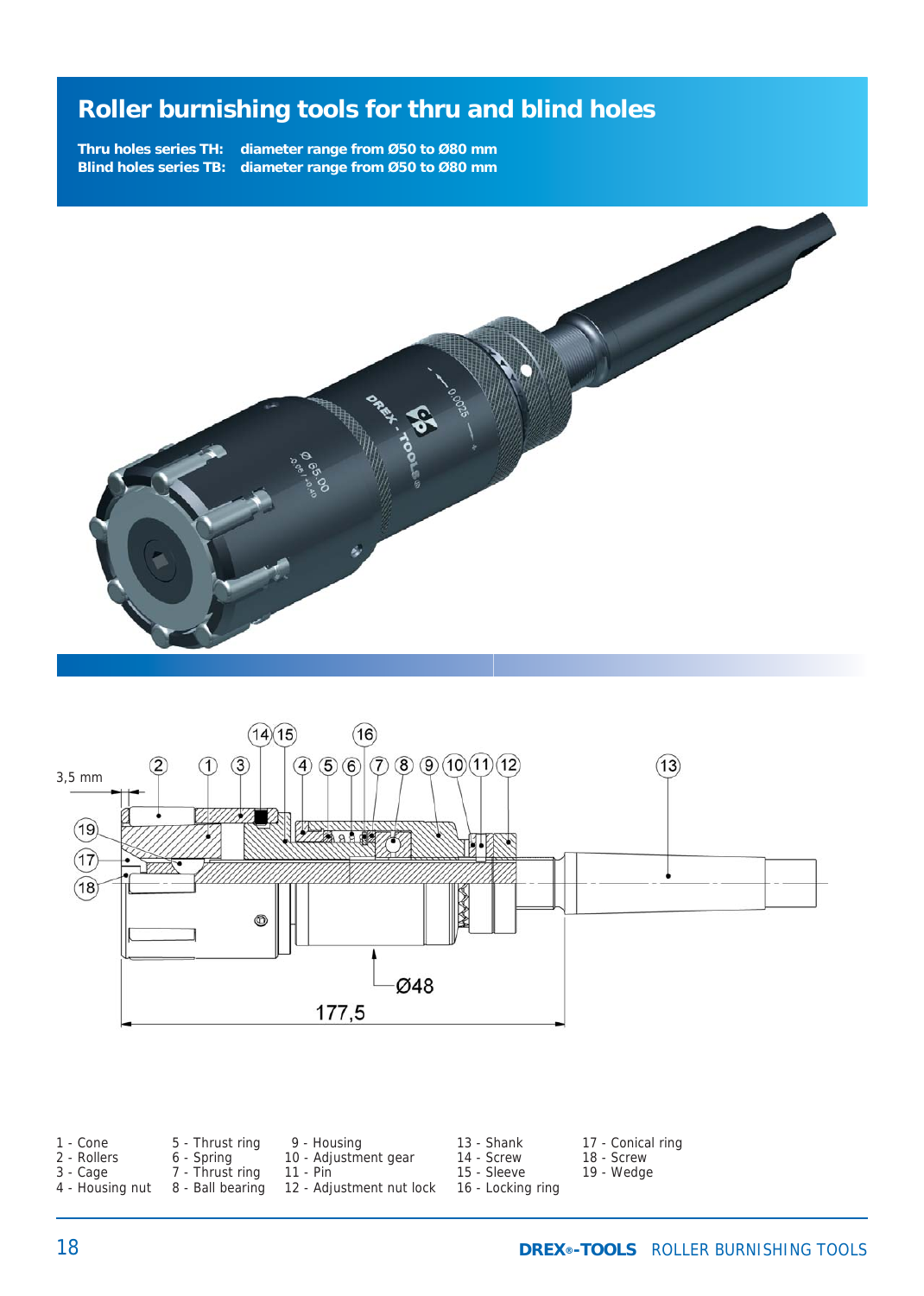#### Thru holes series TH unlimited rolling length self-feeding

|        | www.communication.com/sinuson-room/ |               |        |                          |   |             |             |                |                |
|--------|-------------------------------------|---------------|--------|--------------------------|---|-------------|-------------|----------------|----------------|
| Hole Ø | Type of the tool                    | Adjustment    | Shank  | Rollers Type Rollers No. |   | Cone        | Cage        | Sleeve         | Tool body      |
| 50,0   | TH-050.00-1-MK3/S25                 | $-0.10/+0.90$ |        | 500109                   | 8 | TM-050.00-1 | TG-050.00-1 | <b>TSL3023</b> |                |
| 51,0   | TH-051.00-1-MK3/S25                 | $-0.10/+0.90$ |        | 500109                   | 8 | TM-051.00-1 | TG-051.00-1 | <b>TSL3023</b> |                |
| 52,0   | TH-052.00-1-MK3/S25                 | $-0.10/+0.90$ |        | 500109                   | 8 | TM-052.00-1 | TG-052.00-1 | <b>TSL3024</b> |                |
| 53,0   | TH-053.00-1-MK3/S25                 | $-0.10/+0.90$ |        | 500109                   | 8 | TM-053.00-1 | TG-053.00-1 | <b>TSL3024</b> |                |
| 54,0   | TH-054.00-1-MK3/S25                 | $-0.10/+0.90$ |        | 500109                   | 8 | TM-054.00-1 | TG-054.00-1 | <b>TSL3024</b> |                |
| 55,0   | TH-055.00-1-MK3/S25                 | $-0.10/+0.90$ |        | 500109                   | 8 | TM-055.00-1 | TG-055.00-1 | <b>TSL3025</b> |                |
| 56,0   | TH-056.00-1-MK3/S25                 | $-0.10/+0.90$ |        | 500109                   | 8 | TM-056.00-1 | TG-056.00-1 | <b>TSL3025</b> |                |
| 57,0   | TH-057.00-1-MK3/S25                 | $-0.10/+0.90$ |        | 500109                   | 8 | TM-057.00-1 | TG-057.00-1 | <b>TSL3025</b> |                |
| 58,0   | TH-058.00-1-MK3/S25                 | $-0.10/+0.90$ |        | 500109                   | 8 | TM-058.00-1 | TG-058.00-1 | <b>TSL3026</b> |                |
| 59,0   | TH-059.00-1-MK3/S25                 | $-0.10/+0.90$ |        | 500109                   | 8 | TM-059.00-1 | TG-059.00-1 | <b>TSL3026</b> |                |
| 60,0   | TH-060.00-1-MK3/S25                 | $-0.10/+0.90$ |        | 500109                   | 8 | TM-060.00-1 | TG-060.00-1 | <b>TSL3026</b> |                |
| 61,0   | TH-061.00-1-MK3/S25                 | $-0.10/+0.90$ |        | 500109                   | 8 | TM-061.00-1 | TG-061.00-1 | <b>TSL3027</b> |                |
| 62,0   | TH-062.00-1-MK3/S25                 | $-0.10/+0.90$ |        | 500109                   | 8 | TM-062.00-1 | TG-062.00-1 | <b>TSL3027</b> |                |
| 63,0   | TH-063.00-1-MK3/S25                 | $-0.10/+0.90$ | MK3    | 500109                   | 8 | TM-063.00-1 | TG-063.00-1 | <b>TSL3027</b> | TX2 MK3        |
| 64,0   | TH-064.00-1-MK3/S25                 | $-0.10/+0.90$ |        | 500109                   | 8 | TM-064.00-1 | TG-064.00-1 | <b>TSL3028</b> | <b>TX2 S25</b> |
| 65,0   | TH-065.00-1-MK3/S25                 | $-0,10/+0,90$ | S 25   | 500109                   | 8 | TM-065.00-1 | TG-065.00-1 | <b>TSL3028</b> |                |
| 66,0   | TH-066.00-1-MK3/S25                 | $-0.10/+0.90$ | Ø25x56 | 500109                   | 8 | TM-066.00-1 | TG-066.00-1 | <b>TSL3028</b> |                |
| 67,0   | TH-067.00-1-MK3/S25                 | $-0.10/+0.90$ |        | 500109                   | 8 | TM-067.00-1 | TG-067.00-1 | <b>TSL3029</b> |                |
| 68,0   | TH-068.00-1-MK3/S25                 | $-0.10/+0.90$ |        | 500109                   | 8 | TM-068.00-1 | TG-068.00-1 | <b>TSL3029</b> |                |
| 69,0   | TH-069.00-1-MK3/S25                 | $-0.10/+0.90$ |        | 500109                   | 8 | TM-069.00-1 | TG-069.00-1 | <b>TSL3029</b> |                |
| 70,0   | TH-070.00-1-MK3/S25                 | $-0.10/+0.90$ |        | 500109                   | 8 | TM-070.00-1 | TG-070.00-1 | <b>TSL3030</b> |                |
| 71,0   | TH-071.00-1-MK3/S25                 | $-0.10/+0.90$ |        | 500109                   | 8 | TM-071.00-1 | TG-071.00-1 | <b>TSL3030</b> |                |
| 72,0   | TH-072.00-1-MK3/S25                 | $-0.10/+0.90$ |        | 500109                   | 8 | TM-072.00-1 | TG-072.00-1 | <b>TSL3030</b> |                |
| 73,0   | TH-073.00-1-MK3/S25                 | $-0,10/+0,90$ |        | 500109                   | 8 | TM-073.00-1 | TG-073.00-1 | <b>TSL3031</b> |                |
| 74,0   | TH-074.00-1-MK3/S25                 | $-0.10/+0.90$ |        | 500109                   | 8 | TM-074.00-1 | TG-074.00-1 | <b>TSL3031</b> |                |
| 75,0   | TH-075.00-1-MK3/S25                 | $-0,10/+0,90$ |        | 500109                   | 8 | TM-075.00-1 | TG-075.00-1 | <b>TSL3031</b> |                |
| 76,0   | TH-076.00-1-MK3/S25                 | $-0.10/+0.90$ |        | 500109                   | 8 | TM-076.00-1 | TG-076.00-1 | TSL3032        |                |
| 77,0   | TH-077.00-1-MK3/S25                 | $-0.10/+0.90$ |        | 500109                   | 8 | TM-077.00-1 | TG-077.00-1 | TSL3032        |                |
| 78,0   | TH-078.00-1-MK3/S25                 | $-0,10/+0,90$ |        | 500109                   | 8 | TM-078.00-1 | TG-078.00-1 | <b>TSL3032</b> |                |
| 79,0   | TH-079.00-1-MK3/S25                 | $-0.10/+0.90$ |        | 500109                   | 8 | TM-079.00-1 | TG-079.00-1 | TSL3033        |                |
| 80,0   | TH-080.00-1-MK3/S25                 | $-0.10/+0.90$ |        | 500109                   | 8 | TM-080.00-1 | TG-080.00-1 | TSL3033        |                |
|        |                                     |               |        |                          |   |             |             |                |                |

#### Blind holes series TB unlimited rolling length

| Hole Ø | Type of the tool    | Adjustment    | Shank           | Rollers Type Rollers No. |       | Cone        | Cage        | Sleeve         | Tool body      |
|--------|---------------------|---------------|-----------------|--------------------------|-------|-------------|-------------|----------------|----------------|
| 50,0   | TB-050.00-3-MK3/S25 | $-0.10/+0.90$ |                 | 500307                   | 8     | TM-050.00-3 | TG-050.00-3 | <b>TSL3023</b> |                |
| 51,0   | TB-051.00-3-MK3/S25 | $-0,10/+0,90$ |                 | 500307                   | 8     | TM-051.00-3 | TG-051.00-3 | <b>TSL3023</b> |                |
| 52,0   | TB-052.00-3-MK3/S25 | $-0,10/+0,90$ |                 | 500307                   | 8     | TM-052.00-3 | TG-052.00-3 | <b>TSL3024</b> |                |
| 53,0   | TB-053.00-3-MK3/S25 | $-0,10/+0,90$ |                 | 500307                   | 8     | TM-053.00-3 | TG-053.00-3 | <b>TSL3024</b> |                |
| 54,0   | TB-054.00-3-MK3/S25 | $-0,10/+0,90$ |                 | 500307                   | 8     | TM-054.00-3 | TG-054.00-3 | <b>TSL3024</b> |                |
| 55,0   | TB-055.00-3-MK3/S25 | $-0,10/+0,90$ |                 | 500307                   | $8\,$ | TM-055.00-3 | TG-055.00-3 | <b>TSL3025</b> |                |
| 56,0   | TB-056.00-3-MK3/S25 | $-0.10/+0.90$ |                 | 500307                   | 8     | TM-056.00-3 | TG-056.00-3 | <b>TSL3025</b> |                |
| 57,0   | TB-057.00-3-MK3/S25 | $-0,10/+0,90$ |                 | 500307                   | 8     | TM-057.00-3 | TG-057.00-3 | <b>TSL3025</b> |                |
| 58,0   | TB-058.00-3-MK3/S25 | $-0,10/+0,90$ |                 | 500307                   | 8     | TM-058.00-3 | TG-058.00-3 | <b>TSL3026</b> |                |
| 59,0   | TB-059.00-3-MK3/S25 | $-0.10/+0.90$ |                 | 500307                   | 8     | TM-059.00-3 | TG-059.00-3 | <b>TSL3026</b> |                |
| 60,0   | TB-060.00-3-MK3/S25 | $-0.10/+0.90$ |                 | 500307                   | 8     | TM-060.00-3 | TG-060.00-3 | <b>TSL3026</b> |                |
| 61,0   | TB-061.00-3-MK3/S25 | $-0,10/+0,90$ |                 | 500307                   | 8     | TM-061.00-3 | TG-061.00-3 | <b>TSL3027</b> |                |
| 62,0   | TB-062.00-3-MK3/S25 | $-0,10/+0,90$ |                 | 500307                   | 8     | TM-062.00-3 | TG-062.00-3 | <b>TSL3027</b> |                |
| 63,0   | TB-063.00-3-MK3/S25 | $-0.10/+0.90$ | MK <sub>3</sub> | 500307                   | 8     | TM-063.00-3 | TG-063.00-3 | <b>TSL3027</b> | TX2 MK3        |
| 64,0   | TB-064.00-3-MK3/S25 | $-0.10/+0.90$ |                 | 500307                   | 8     | TM-064.00-3 | TG-064.00-3 | <b>TSL3028</b> | <b>TX2 S25</b> |
| 65,0   | TB-065.00-3-MK3/S25 | $-0.10/+0.90$ | S 25            | 500307                   | 8     | TM-065.00-3 | TG-065.00-3 | <b>TSL3028</b> |                |
| 66,0   | TB-066.00-3-MK3/S25 | $-0,10/+0,90$ | Ø25x56          | 500307                   | 8     | TM-066.00-3 | TG-066.00-3 | <b>TSL3028</b> |                |
| 67,0   | TB-067.00-3-MK3/S25 | $-0.10/+0.90$ |                 | 500307                   | 8     | TM-067.00-3 | TG-067.00-3 | <b>TSL3029</b> |                |
| 68,0   | TB-068.00-3-MK3/S25 | $-0,10/+0,90$ |                 | 500307                   | 8     | TM-068.00-3 | TG-068.00-3 | <b>TSL3029</b> |                |
| 69,0   | TB-069.00-3-MK3/S25 | $-0.10/+0.90$ |                 | 500307                   | 8     | TM-069.00-3 | TG-069.00-3 | <b>TSL3029</b> |                |
| 70,0   | TB-070.00-3-MK3/S25 | $-0,10/+0,90$ |                 | 500307                   | 8     | TM-070.00-3 | TG-070.00-3 | <b>TSL3030</b> |                |
| 71,0   | TB-071.00-3-MK3/S25 | $-0,10/+0,90$ |                 | 500307                   | 8     | TM-071.00-3 | TG-071.00-3 | <b>TSL3030</b> |                |
| 72,0   | TB-072.00-3-MK3/S25 | $-0,10/+0,90$ |                 | 500307                   | 8     | TM-072.00-3 | TG-072.00-3 | <b>TSL3030</b> |                |
| 73,0   | TB-073.00-3-MK3/S25 | $-0,10/+0,90$ |                 | 500307                   | 8     | TM-073.00-3 | TG-073.00-3 | <b>TSL3031</b> |                |
| 74,0   | TB-074.00-3-MK3/S25 | $-0.10/+0.90$ |                 | 500307                   | 8     | TM-074.00-3 | TG-074.00-3 | <b>TSL3031</b> |                |
| 75,0   | TB-075.00-3-MK3/S25 | $-0,10/+0,90$ |                 | 500307                   | 8     | TM-075.00-3 | TG-075.00-3 | <b>TSL3031</b> |                |
| 76,0   | TB-076.00-3-MK3/S25 | $-0,10/+0,90$ |                 | 500307                   | 8     | TM-076.00-3 | TG-076.00-3 | TSL3032        |                |
| 77,0   | TB-077.00-3-MK3/S25 | $-0,10/+0,90$ |                 | 500307                   | 8     | TM-077.00-3 | TG-077.00-3 | TSL3032        |                |
| 78,0   | TB-078.00-3-MK3/S25 | $-0,10/+0,90$ |                 | 500307                   | 8     | TM-078.00-3 | TG-078.00-3 | <b>TSL3032</b> |                |
| 79,0   | TB-079.00-3-MK3/S25 | $-0.10/+0.90$ |                 | 500307                   | 8     | TM-079.00-3 | TG-079.00-3 | TSL3033        |                |
| 80,0   | TB-080.00-3-MK3/S25 | $-0,10/+0,90$ |                 | 500307                   | 8     | TM-080.00-3 | TG-080.00-3 | TSL3033        |                |
|        |                     |               |                 |                          |       |             |             |                |                |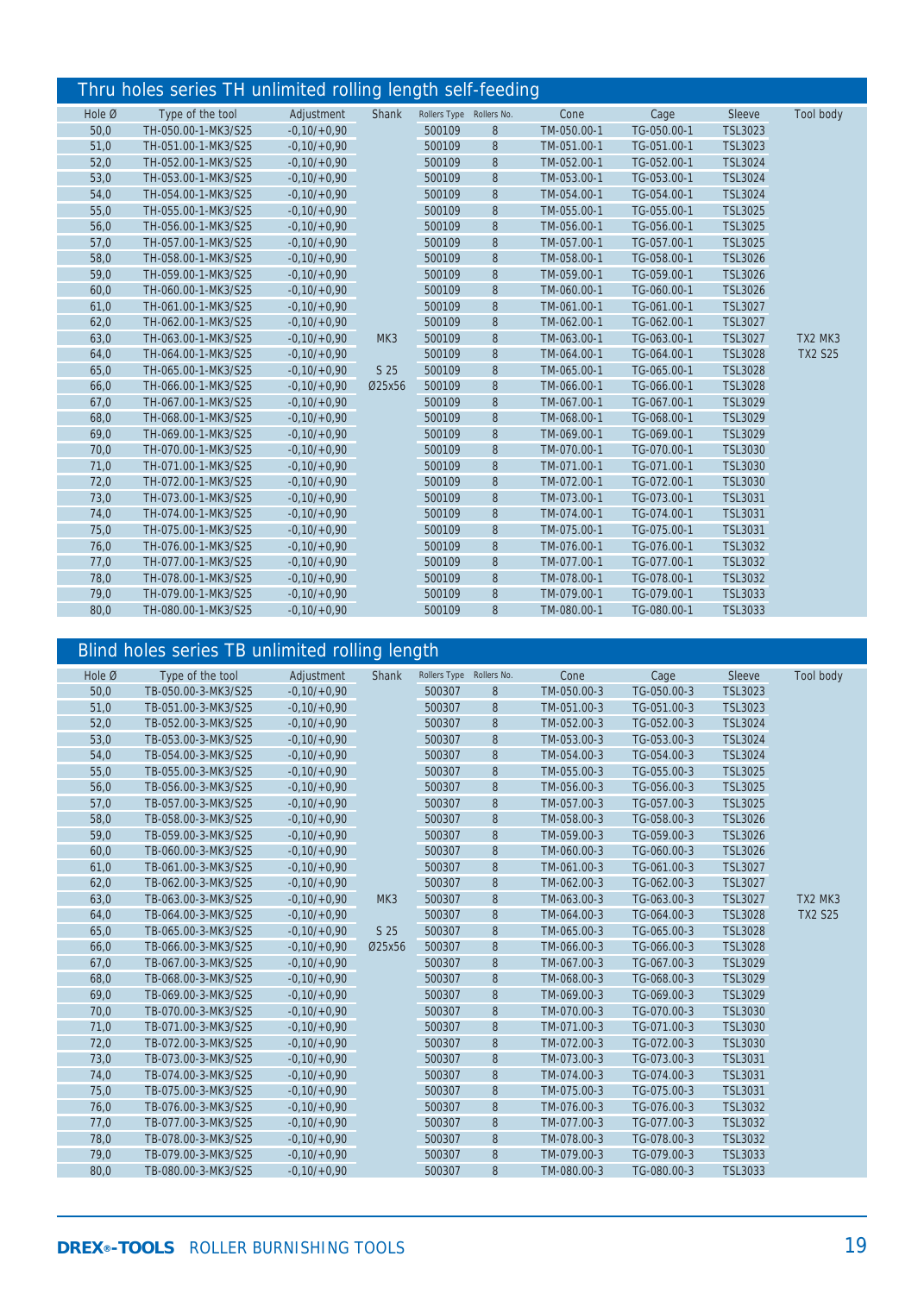**Thru holes series TH: diameter range from Ø81 to Ø100 mm Blind holes series TB: diameter range from Ø81 to Ø100 mm**





| 1 - Cone        | 5 - Thrust ring | 9 - Housina                               | 13 - Shank        | 17 - Conical ring |
|-----------------|-----------------|-------------------------------------------|-------------------|-------------------|
| 2 - Rollers     | 6 - Spring      | 10 - Adjustment gear                      | 14 - Screw        | 18 - Screw        |
| 3 - Cage        | 7 - Thrust ring | – 11 - Pin                                | 15 - Sleeve       | 19 - Wedge        |
| 4 - Housing nut |                 | 8 - Ball bearing 12 - Adjustment nut lock | 16 - Locking ring |                   |